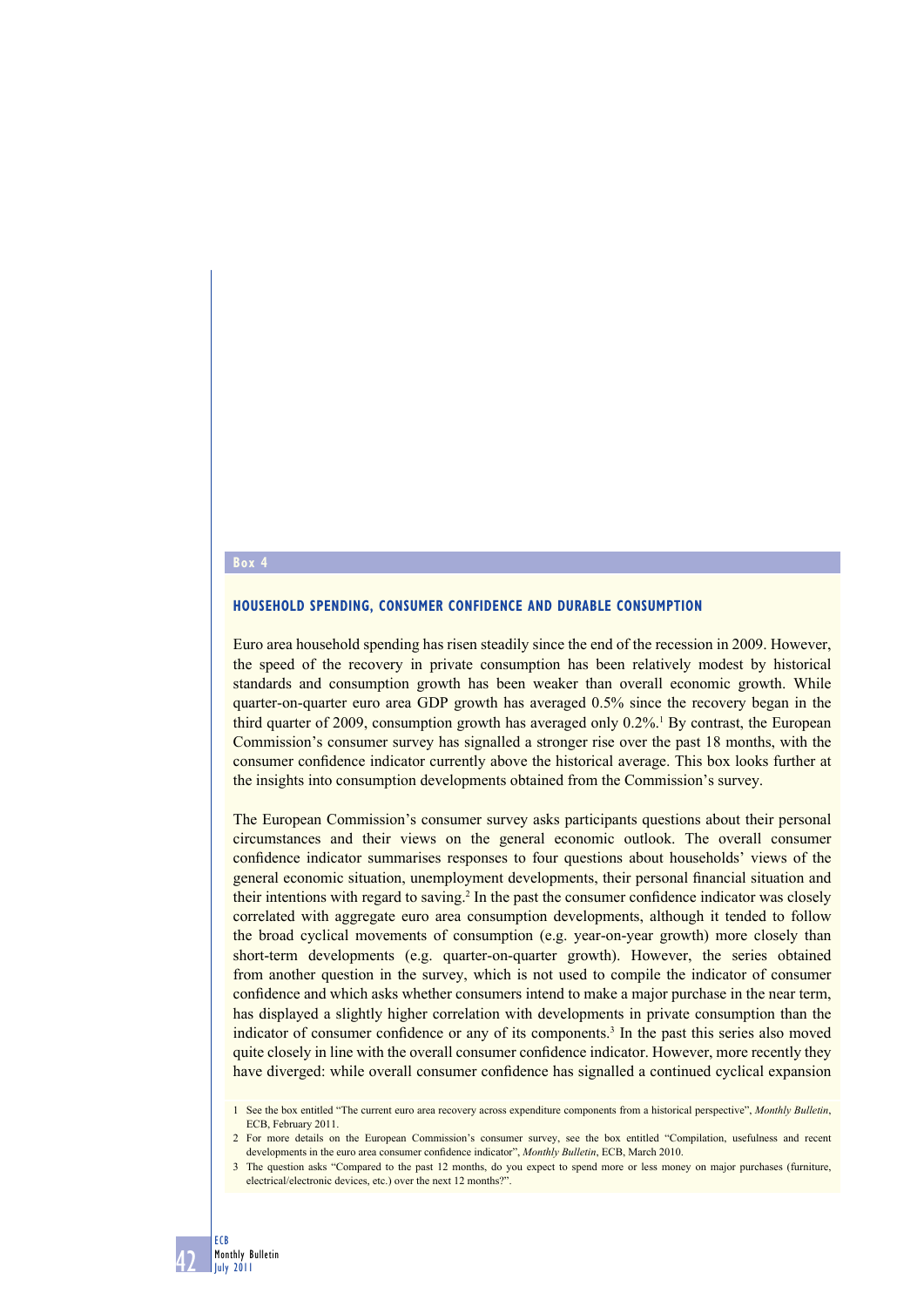## **ECONOMIC AND MONETARY DEVELOPMENTS**

Output, demand and the labour market

in consumption growth, the series for households' intentions to make major purchases started to decline again at the beginning of 2010 (see Chart A).

The decoupling of the two series appears to be related to divergent developments in euro area households' durable and non-durable consumption.4 As Chart B shows, most of the upturn in consumption during 2010 was driven by households' purchases of non-durable goods and services. The contribution from durable consumption was broadly neutral, as positive contributions from the consumption of durables excluding cars were offset by a sharp decline in purchases of cars following the end of the government schemes which had encouraged car purchasing during the recession. The survey series reflect those developments: while consumer confidence has moved in line with aggregate consumption, the series on major purchases has tracked recent developments in the consumption of durable goods, which remained subdued during 2010, reasonably closely.

One possible explanation for the current weakness in durable consumption is that it reflects an adjustment following an accumulation of durable goods in the run-up to the crisis. Prior to the recession, households had increased their purchases of durable goods and had built up a stock of durables. With the onset of recession and the worsening outlook for employment, income and wealth, households may have been more cautious when deciding whether to purchase additional durables. Household spending on durable goods declined rapidly during the recession, although the adjustment was interrupted as governments in some euro area countries introduced incentives to encourage consumers to purchase cars. However, with those schemes being phased out during 2010, households' durable consumption has again turned negative.

4 Eurostat does not publish a breakdown of euro area private consumption into durable and non-durable consumption. In this box, euro area aggregates have been approximated using available country data covering approximately 80% of the euro area. See the box entitled "Household consumption of durable goods during the latest recession", *Monthly Bulletin*, ECB, July 2010.



**ECB**